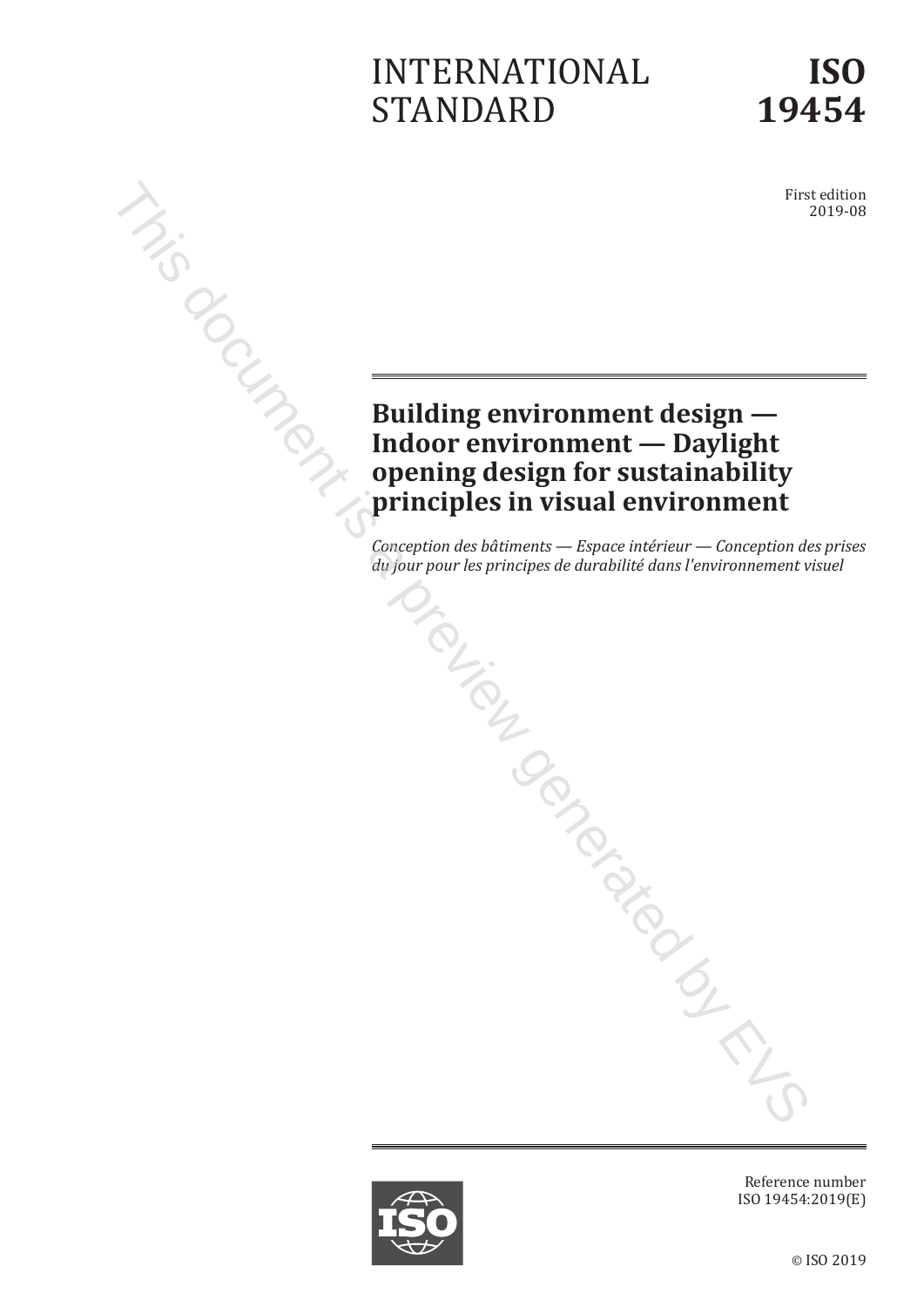

## **COPYRIGHT PROTECTED DOCUMENT**

### © ISO 2019

All rights reserved. Unless otherwise specified, or required in the context of its implementation, no part of this publication may be reproduced or utilized otherwise in any form or by any means, electronic or mechanical, including photocopying, or posting on the internet or an intranet, without prior written permission. Permission can be requested from either ISO at the address below or ISO's member body in the country of the requester. This document is a preview generated by EVS

ISO copyright office CP 401 • Ch. de Blandonnet 8 CH-1214 Vernier, Geneva Phone: +41 22 749 01 11 Fax: +41 22 749 09 47 Email: copyright@iso.org Website: www.iso.org

Published in Switzerland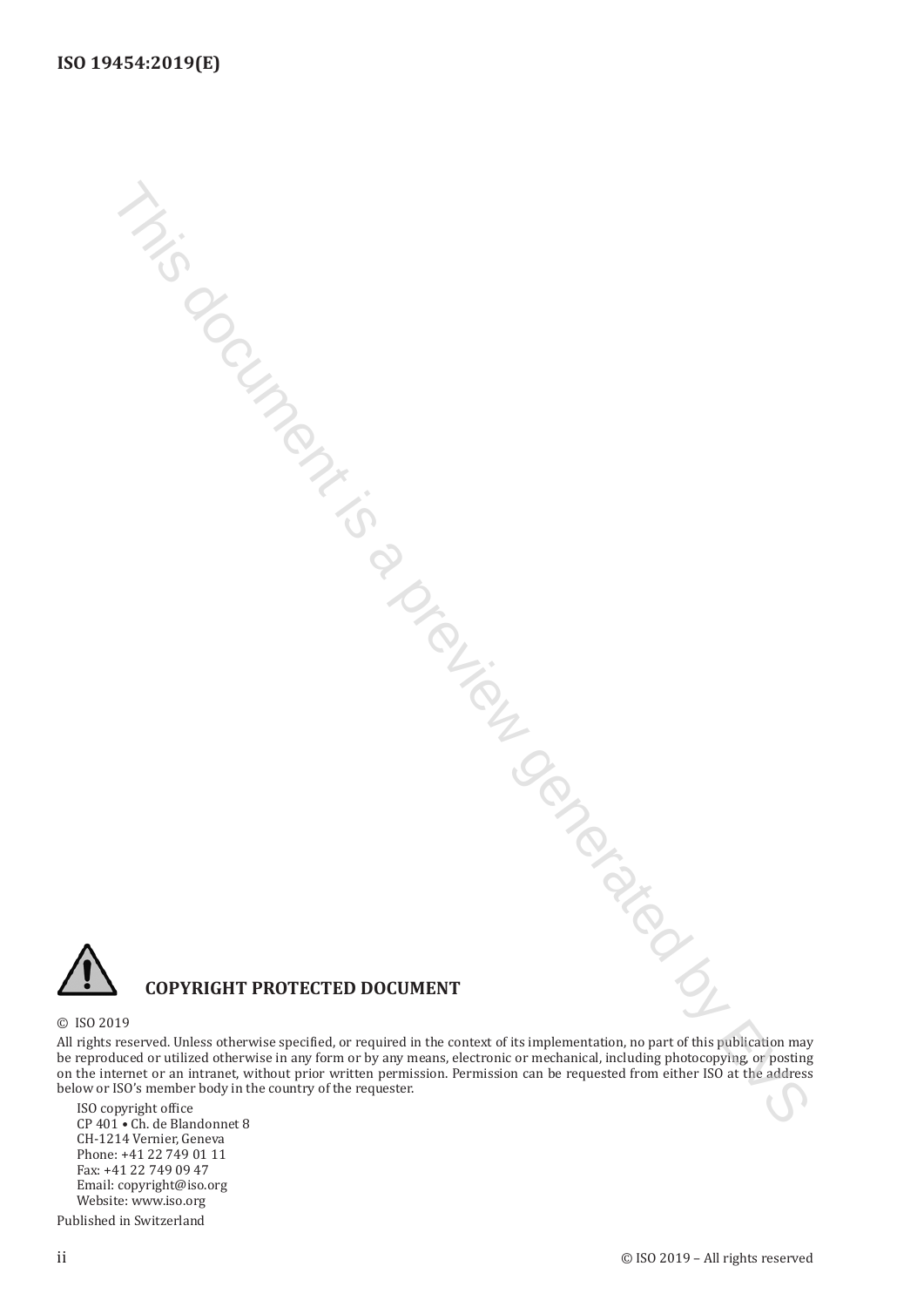## **Contents**

Page

| 1            |                                                                                                                                                                                                                                |                                                                                                                                                                                                                                               |  |  |
|--------------|--------------------------------------------------------------------------------------------------------------------------------------------------------------------------------------------------------------------------------|-----------------------------------------------------------------------------------------------------------------------------------------------------------------------------------------------------------------------------------------------|--|--|
| $\mathbf{2}$ |                                                                                                                                                                                                                                |                                                                                                                                                                                                                                               |  |  |
|              |                                                                                                                                                                                                                                |                                                                                                                                                                                                                                               |  |  |
| 3            |                                                                                                                                                                                                                                |                                                                                                                                                                                                                                               |  |  |
| 4            | Fundamentals 2000 and 2000 and 2000 and 2000 and 2000 and 2000 and 2000 and 2000 and 2000 and 2000 and 2000 and 2000 and 2000 and 2000 and 2000 and 2000 and 2000 and 2000 and 2000 and 2000 and 2000 and 2000 and 2000 and 20 |                                                                                                                                                                                                                                               |  |  |
|              | 4.1<br>4.2                                                                                                                                                                                                                     |                                                                                                                                                                                                                                               |  |  |
|              | 4.3                                                                                                                                                                                                                            |                                                                                                                                                                                                                                               |  |  |
|              | 4.4                                                                                                                                                                                                                            |                                                                                                                                                                                                                                               |  |  |
|              | 4.5                                                                                                                                                                                                                            | Framework of documentation at approval <b>Example 2018</b> 6                                                                                                                                                                                  |  |  |
|              | 4.6                                                                                                                                                                                                                            |                                                                                                                                                                                                                                               |  |  |
| 5            |                                                                                                                                                                                                                                |                                                                                                                                                                                                                                               |  |  |
|              | 5.1<br>General 6                                                                                                                                                                                                               |                                                                                                                                                                                                                                               |  |  |
|              | 5.2                                                                                                                                                                                                                            |                                                                                                                                                                                                                                               |  |  |
|              | 5.3                                                                                                                                                                                                                            |                                                                                                                                                                                                                                               |  |  |
|              | 5.4                                                                                                                                                                                                                            |                                                                                                                                                                                                                                               |  |  |
|              | 5.5                                                                                                                                                                                                                            |                                                                                                                                                                                                                                               |  |  |
|              | 5.6                                                                                                                                                                                                                            | Quality of views to exterior 8                                                                                                                                                                                                                |  |  |
|              | 5.7                                                                                                                                                                                                                            |                                                                                                                                                                                                                                               |  |  |
| 6            |                                                                                                                                                                                                                                | Design process of daylight openings <b>Exercise Construction Construction</b> 9                                                                                                                                                               |  |  |
|              | 6.1                                                                                                                                                                                                                            |                                                                                                                                                                                                                                               |  |  |
|              | 6.2                                                                                                                                                                                                                            | Stage I — Formulation of project definition <b>CONCLETE ISON CONTROL</b> 9                                                                                                                                                                    |  |  |
|              |                                                                                                                                                                                                                                | 6.2.1                                                                                                                                                                                                                                         |  |  |
|              |                                                                                                                                                                                                                                | Output — Document I <u>Electron Communication and the set of the set of the set of the set of the set of the set of the set of the set of the set of the set of the set of the set of the set of the set of the set of the set o</u><br>6.2.2 |  |  |
|              |                                                                                                                                                                                                                                | Evaluation I. 2020 10<br>6.2.3                                                                                                                                                                                                                |  |  |
|              |                                                                                                                                                                                                                                | 6.2.4                                                                                                                                                                                                                                         |  |  |
|              |                                                                                                                                                                                                                                | 6.2.5                                                                                                                                                                                                                                         |  |  |
|              | 6.3                                                                                                                                                                                                                            |                                                                                                                                                                                                                                               |  |  |
|              |                                                                                                                                                                                                                                | General 20<br>6.3.1                                                                                                                                                                                                                           |  |  |
|              |                                                                                                                                                                                                                                | $\boxed{\text{Input}}_{\text{max}} \quad \boxed{\text{10}}$<br>6.3.2                                                                                                                                                                          |  |  |
|              |                                                                                                                                                                                                                                | 6.3.3                                                                                                                                                                                                                                         |  |  |
|              |                                                                                                                                                                                                                                | 6.3.4                                                                                                                                                                                                                                         |  |  |
|              |                                                                                                                                                                                                                                | 6.3.5                                                                                                                                                                                                                                         |  |  |
|              | 6.4                                                                                                                                                                                                                            |                                                                                                                                                                                                                                               |  |  |
|              |                                                                                                                                                                                                                                | 6.4.1                                                                                                                                                                                                                                         |  |  |
|              |                                                                                                                                                                                                                                | 6.4.2<br>6.4.3                                                                                                                                                                                                                                |  |  |
|              |                                                                                                                                                                                                                                | 6.4.4                                                                                                                                                                                                                                         |  |  |
|              |                                                                                                                                                                                                                                | 6.4.5                                                                                                                                                                                                                                         |  |  |
|              |                                                                                                                                                                                                                                | 6.4.6                                                                                                                                                                                                                                         |  |  |
|              |                                                                                                                                                                                                                                | 6.4.7                                                                                                                                                                                                                                         |  |  |
|              |                                                                                                                                                                                                                                | 6.4.8                                                                                                                                                                                                                                         |  |  |
|              | 6.5                                                                                                                                                                                                                            |                                                                                                                                                                                                                                               |  |  |
|              |                                                                                                                                                                                                                                | 6.5.1                                                                                                                                                                                                                                         |  |  |
|              |                                                                                                                                                                                                                                | Commissioning documents <b>Example 20</b> and 20 and 20 and 20 and 20 and 20 and 20 and 20 and 20 and 20 and 20 and 20 and 20 and 20 and 20 and 20 and 20 and 20 and 20 and 20 and 20 and 20 and 20 and 20 and 20 and 20 and 20 and<br>6.5.2  |  |  |
|              |                                                                                                                                                                                                                                | 6.5.3                                                                                                                                                                                                                                         |  |  |
|              |                                                                                                                                                                                                                                | 6.5.4                                                                                                                                                                                                                                         |  |  |
|              |                                                                                                                                                                                                                                |                                                                                                                                                                                                                                               |  |  |
|              | Annex B (informative) Basic architectural forms of the daylight opening [17] 17                                                                                                                                                |                                                                                                                                                                                                                                               |  |  |
|              | Annex C (informative) Matrix of aspects of daylight opening design <b>matricial and SO 19</b>                                                                                                                                  |                                                                                                                                                                                                                                               |  |  |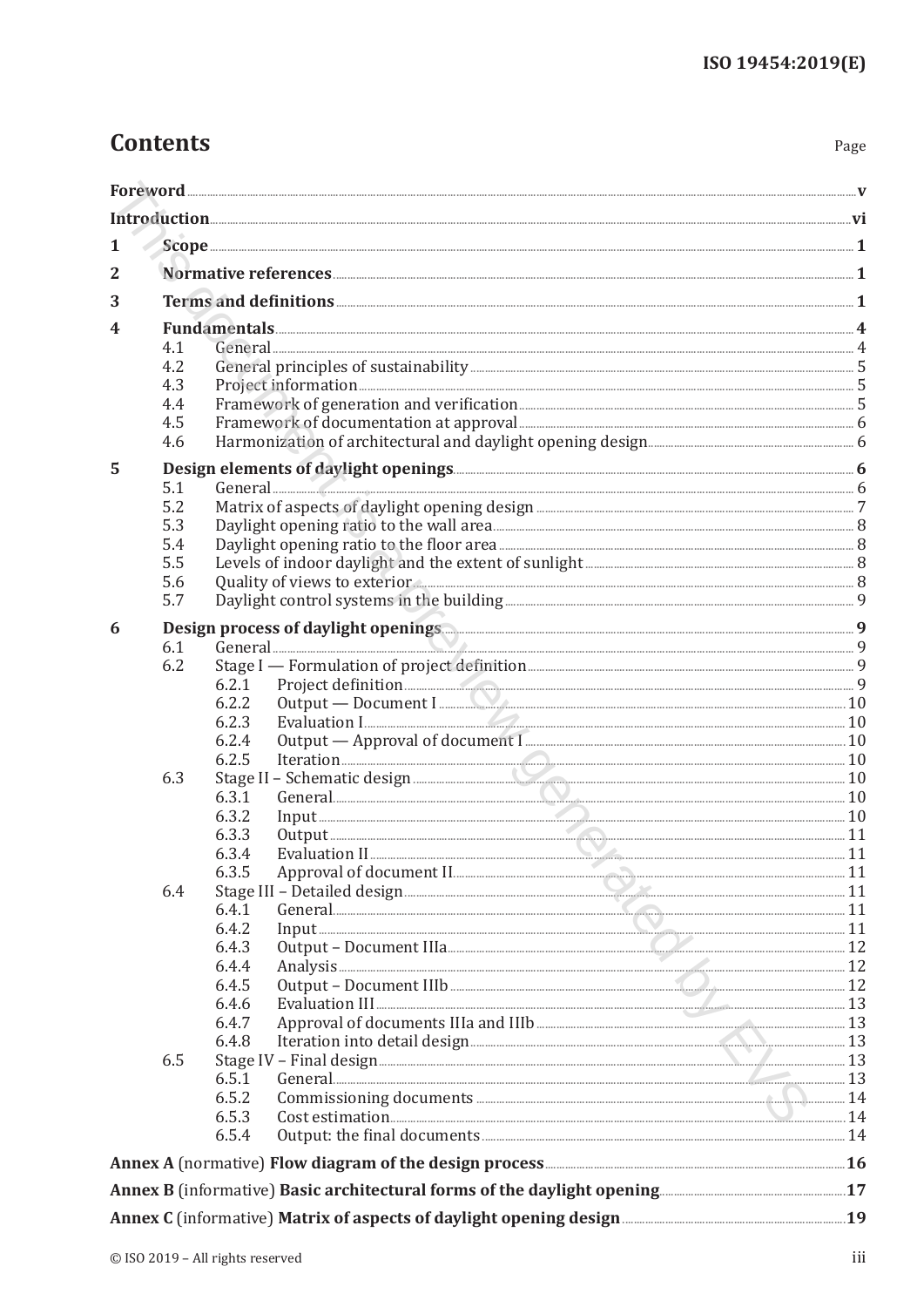| Bibliography 26 |  |
|-----------------|--|
|                 |  |
|                 |  |
|                 |  |
|                 |  |
|                 |  |
|                 |  |
|                 |  |
|                 |  |
|                 |  |
|                 |  |
|                 |  |
|                 |  |
|                 |  |
|                 |  |
|                 |  |
|                 |  |
|                 |  |
|                 |  |
|                 |  |
|                 |  |
|                 |  |
|                 |  |
|                 |  |
|                 |  |
|                 |  |
|                 |  |
|                 |  |
|                 |  |
|                 |  |
|                 |  |
| TON TON BYSIN   |  |
|                 |  |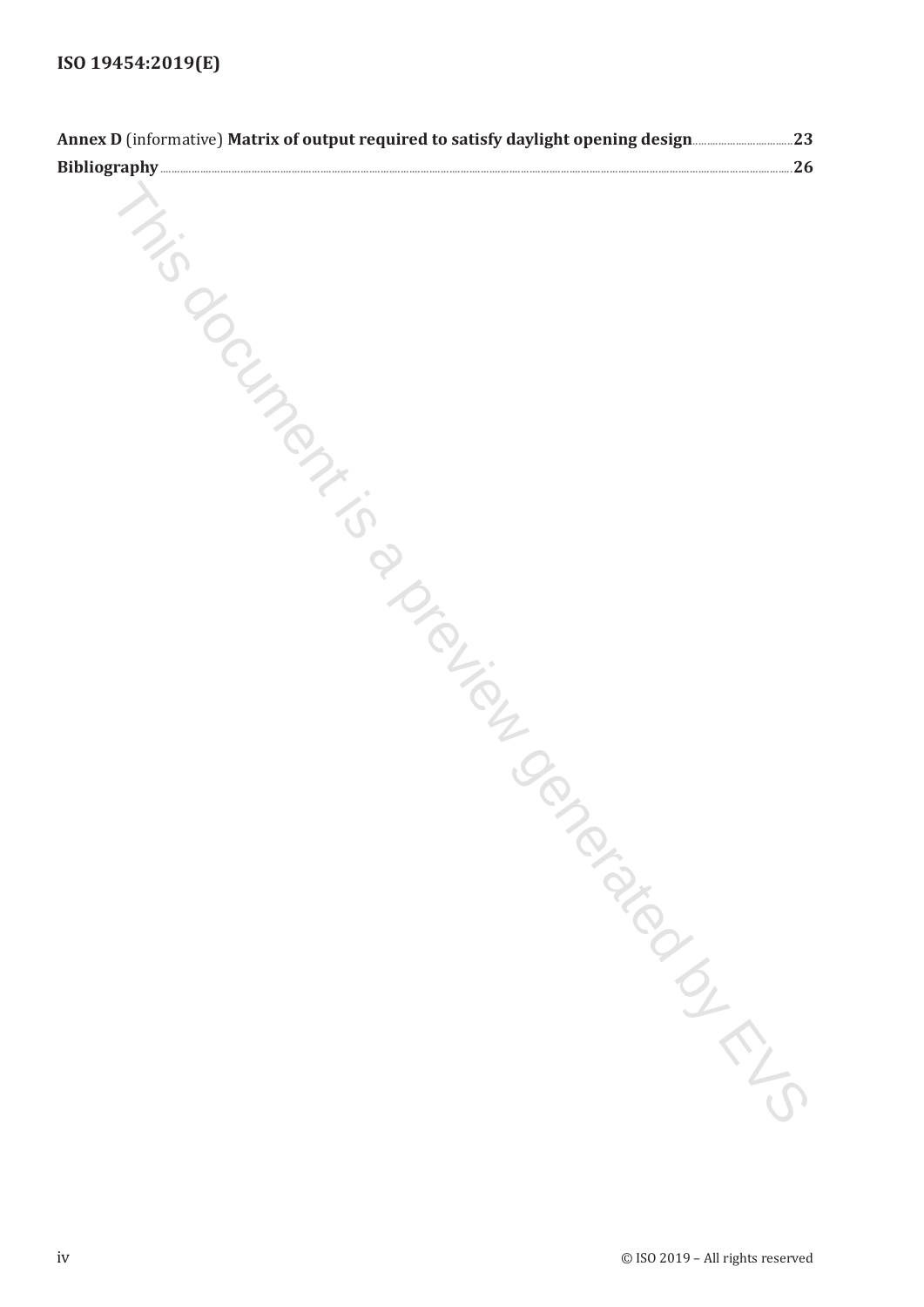## <span id="page-4-0"></span>**Foreword**

ISO (the International Organization for Standardization) is a worldwide federation of national standards bodies (ISO member bodies). The work of preparing International Standards is normally carried out through ISO technical committees. Each member body interested in a subject for which a technical committee has been established has the right to be represented on that committee. International organizations, governmental and non-governmental, in liaison with ISO, also take part in the work. ISO collaborates closely with the International Electrotechnical Commission (IEC) on all matters of electrotechnical standardization.

The procedures used to develop this document and those intended for its further maintenance are described in the ISO/IEC Directives, Part 1. In particular the different approval criteria needed for the different types of ISO documents should be noted. This document was drafted in accordance with the editorial rules of the ISO/IEC Directives, Part 2 (see www.iso.org/directives).

Attention is drawn to the possibility that some of the elements of this document may be the subject of patent rights. ISO shall not be held responsible for identifying any or all such patent rights. Details of any patent rights identified during the development of the document will be in the Introduction and/or on the ISO list of patent declarations received (see www.iso.org/patents).

Any trade name used in this document is information given for the convenience of users and does not constitute an endorsement.

For an explanation of the voluntary nature of standards, the meaning of ISO specific terms and expressions related to conformity assessment, as well as information about ISO's adherence to the World Trade Organization (WTO) principles in the Technical Barriers to Trade (TBT) see [www.iso](http://www.iso.org/iso/foreword.html) .org/iso/foreword.html.

This document was prepared by Technical Committee ISO/TC 205, *Building environment design*.

Any feedback or questions on this document should be directed to the user's national standards body. A complete listing of these bodies can be found at www.iso.org/members.html.

Tomanday is a previously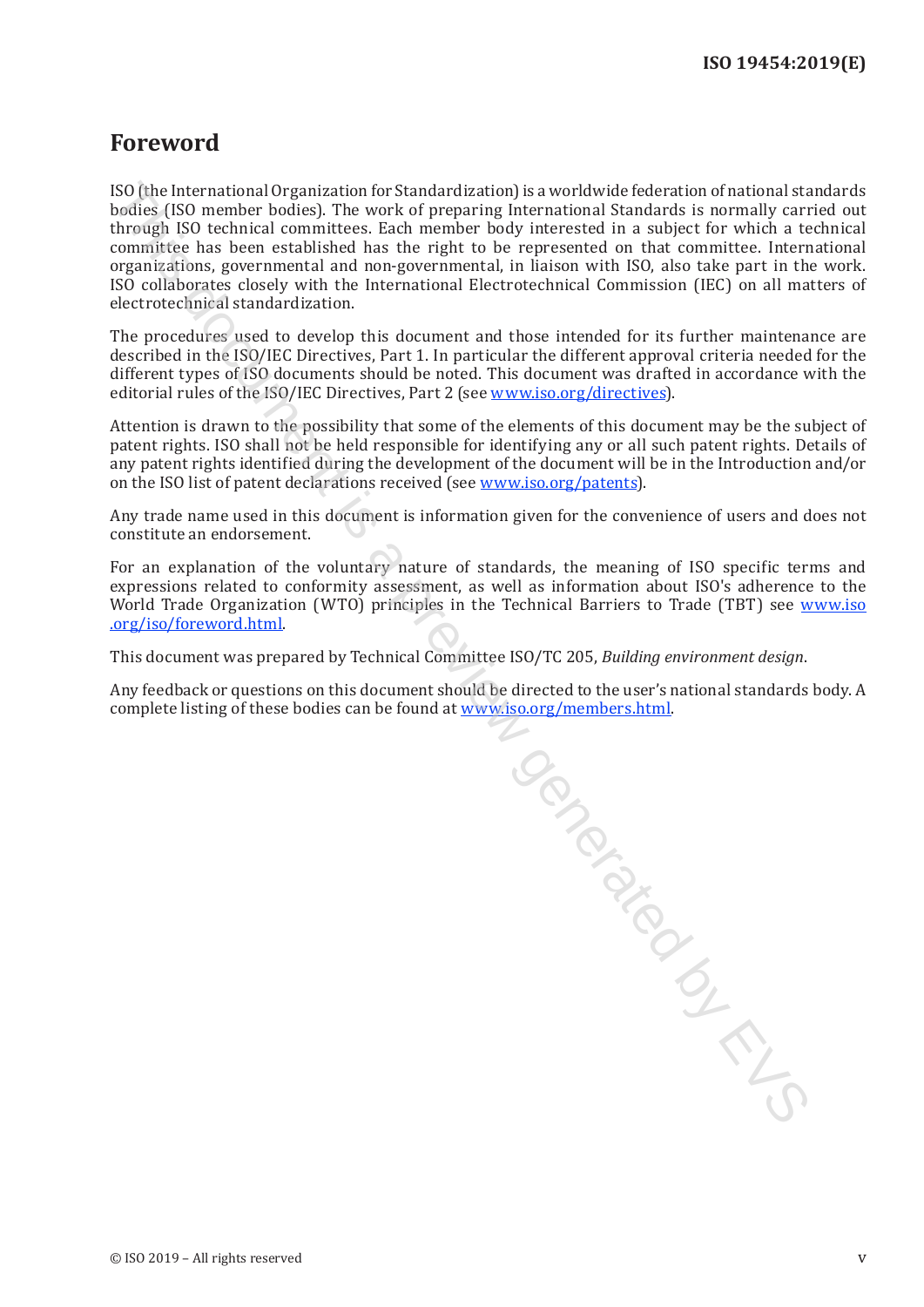## <span id="page-5-0"></span>**Introduction**

ISO 16813 provides general principles for the design of the indoor environment for buildings. The design process for the indoor visual environment is provided by ISO 16817 to ensure required visual comfort, good physiological effects of light and building energy performance and sustainability.

This document provides design team members with a design process for daylight openings under the umbrella of ISO 16813 and ISO 16817. Receiving daylight is a fundamental human need. It is essential to ensure favourable daylight environments in buildings. Daylight opening design is an indispensable element of building design. This document is targeted at habitable rooms in all buildings to ensure sufficient, quality daylight.

For this document, both windows and rooflights are deemed daylight openings. The size and position of the daylight openings affect the amount of daylight entering a room as well as the view from the daylight opening. An appropriate sizing of the daylight opening ensures a necessary level of daylight and an impression of spaciousness. However, large daylight openings can require more control of daylight in terms of visual and thermal environments. Qualities of daylight admitted through the daylight opening vary depending on the direction in which the daylight opening faces.

This document:

- provides a framework for taking into consideration various parameters and criteria in daylight opening design;
- is intended for use by design teams (architects and engineers), building clients, contractors, government officials and academics;
- is aimed at assisting these groups in designing daylight openings in the process of building design;
- incorporates sustainability considerations into the design of indoor visual environments.

Sures de la presidence du la presidence